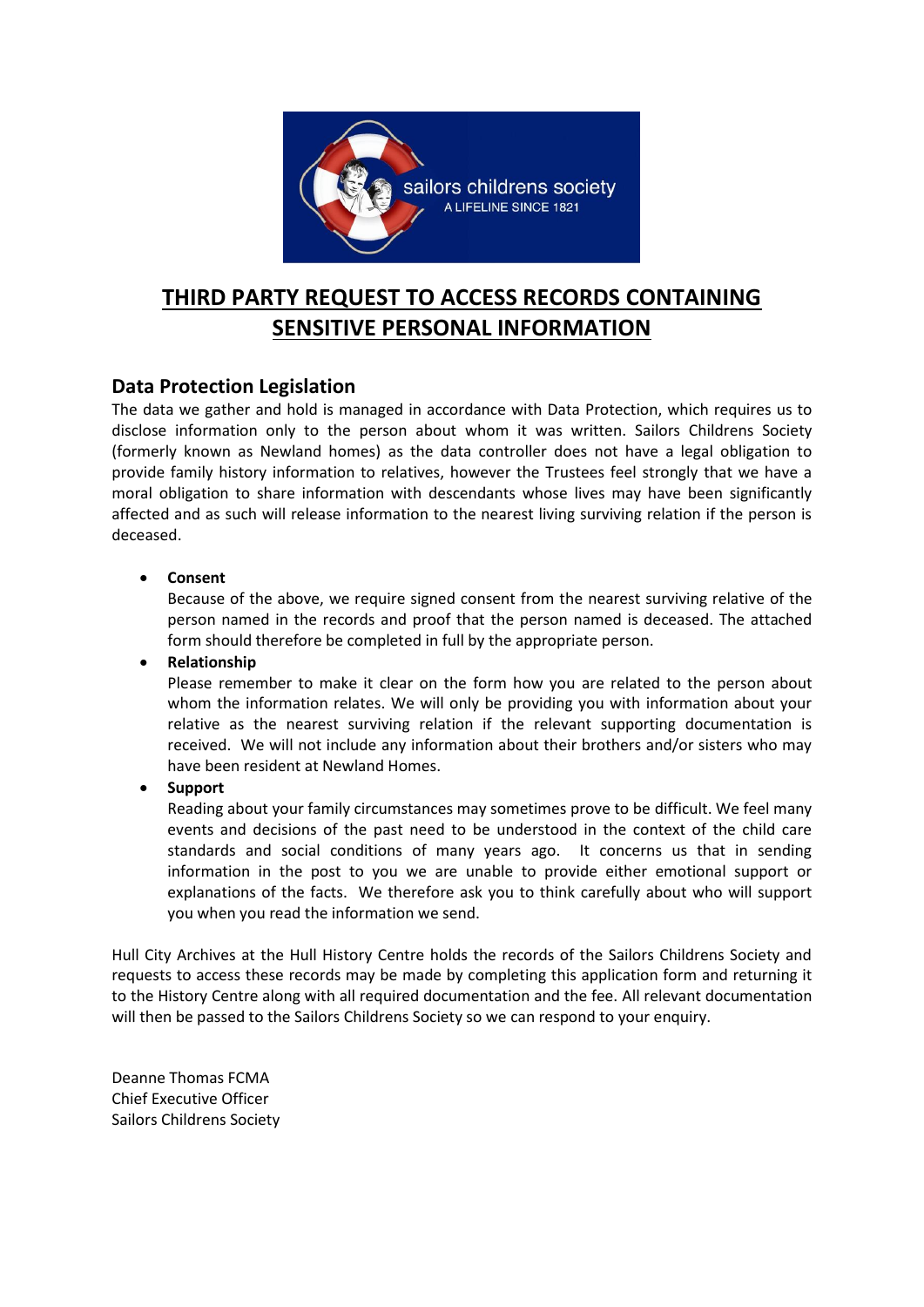

## **Details of person to whom information is to be sent:**

| Please complete the following consent declaration. |
|----------------------------------------------------|
| I am the nearest surviving direct descendant:      |

Name: ……………………………..………………………………………………………

- I understand that only photocopies or transcriptions can be provided (no digital copies)
- I understand that I shall become responsible for compliance with Data Protection Legislation in relation to any processing by me of personal data obtained from the above records and undertake to dispose of this data in an appropriate manner when it is no longer required for my research.

Please outline your research and the relevance of the requested records:

……………………………………………………………………………………………………………………………………………….